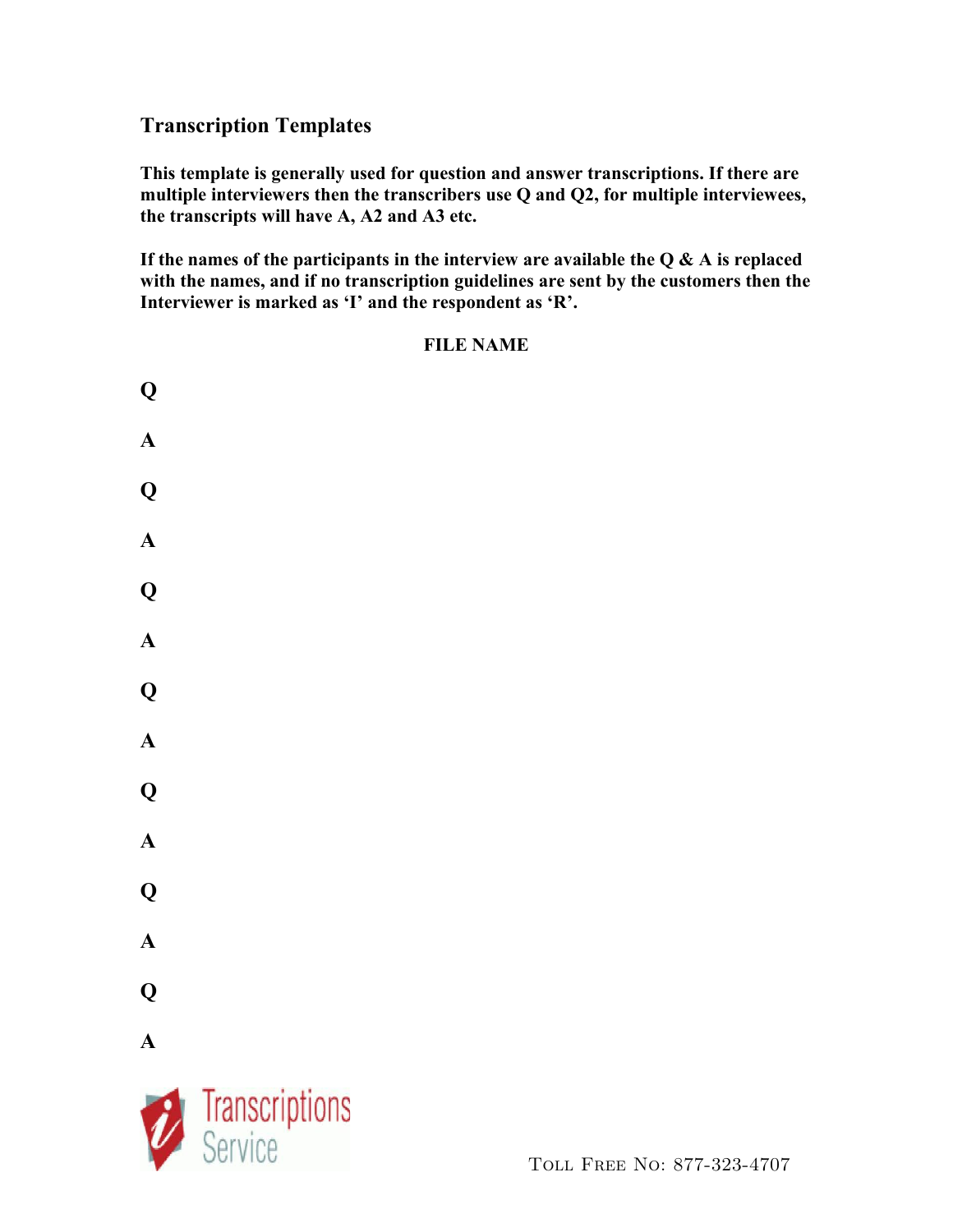# END OF TRANSCRIPT

# **RECORD OF INTERVIEW**

| <b>INTERVIEWER:</b>       |                | (This template is generally used for Police interviews) |  |
|---------------------------|----------------|---------------------------------------------------------|--|
| <b>INTERVIEWEE:</b>       |                |                                                         |  |
| <b>DATE OF INTERVIEW:</b> |                |                                                         |  |
| <b>FILE NUMBER:</b>       |                |                                                         |  |
| Q1.                       |                |                                                         |  |
|                           | A:             |                                                         |  |
| Q2.                       | A:             |                                                         |  |
| Q3.                       |                |                                                         |  |
|                           | A:             |                                                         |  |
| <b>Q4.</b>                | A:             |                                                         |  |
| Q5.                       |                |                                                         |  |
|                           | A:             |                                                         |  |
| <b>Q6.</b>                | A:             |                                                         |  |
|                           | Transcriptions |                                                         |  |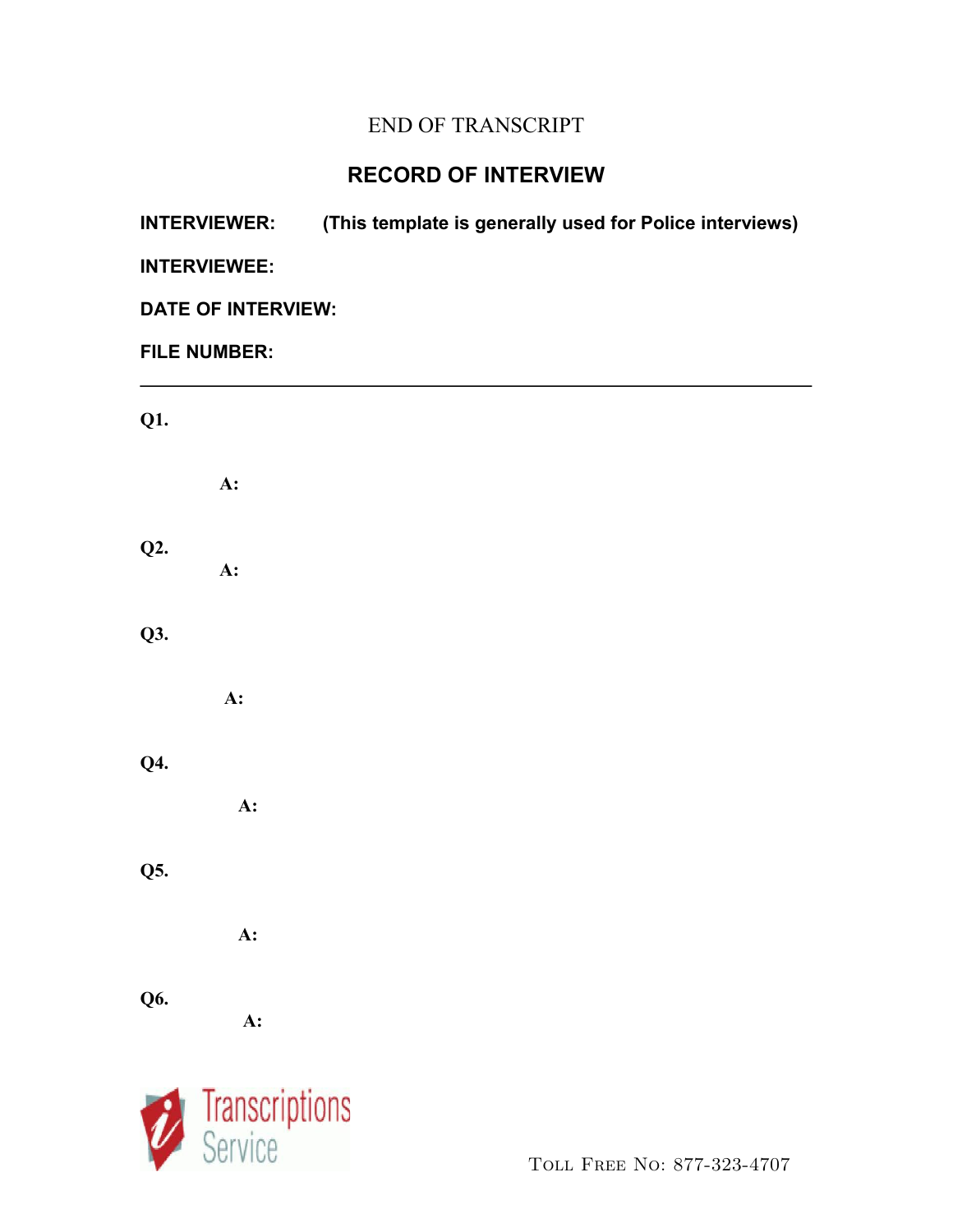#### **END OF TRANSCRIPT**

**We use this transcription format for presentations made by organizations for an audience. It consists of a speech and followed by a Q & A session with the audience.**

**The text may be broken to size the paragraph aesthetically.**

#### **COMPANY NAME: DATE: TIME:**

**(List of speakers in the presentation) Speakers: Name Name** *Name* 

**Speaker: [name]:**

**Text.**

**Speaker: [name]:**

**Text.** 

**Speaker: [name]:**

**Q:**

**A:**

**Q:**

**A:**